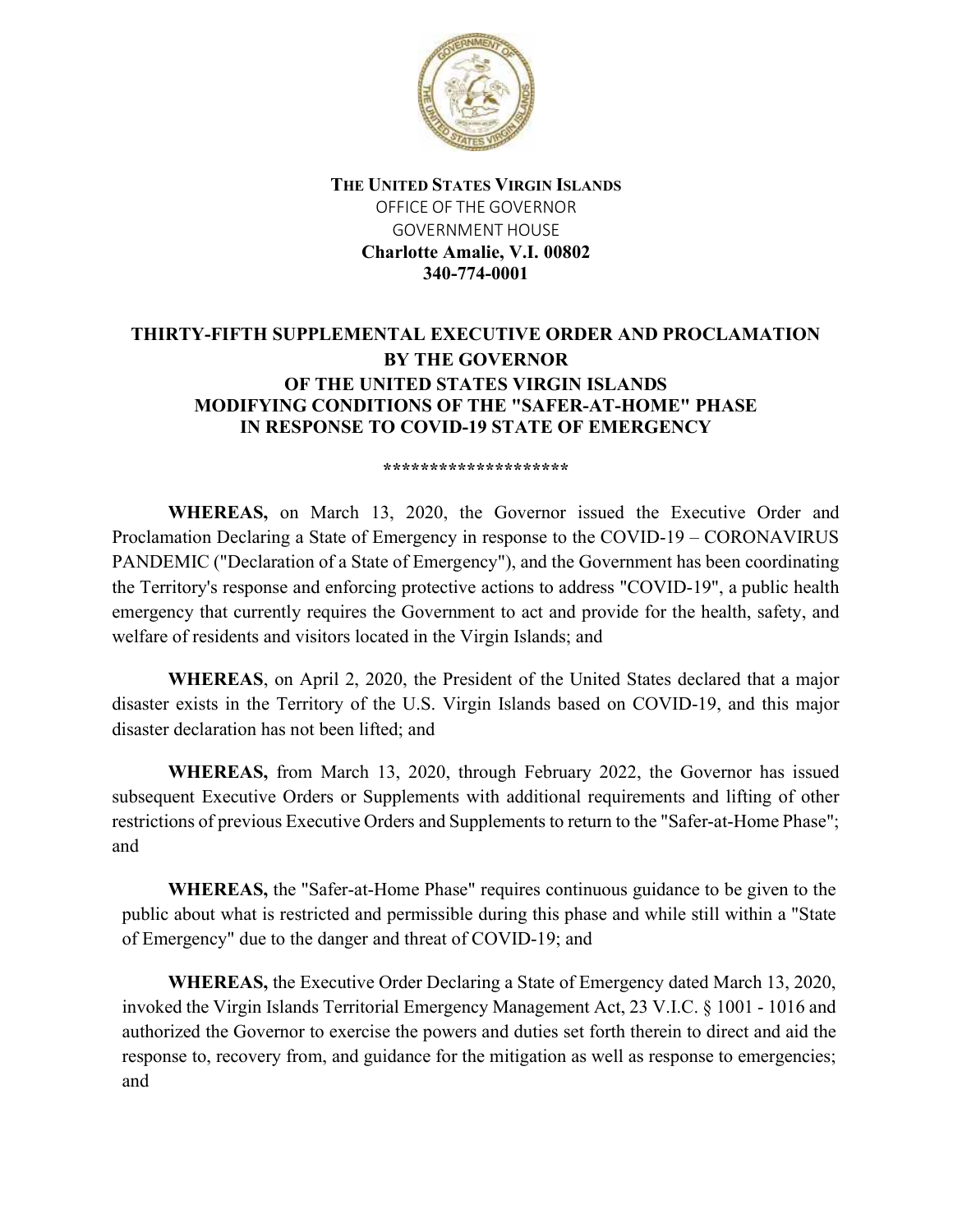35th Supplemental Executive Order Modifying Conditions of the Safer-at-Home Phase During the State of Emergency Covid-19 – Coronavirus Pandemic February 25, 2022 Page 2 of 12

WHEREAS, the Virgin Islands Department of Health ("DOH") received confirmation that, as of February 23, 2022, as many as 15,341 persons, including 109 deceased persons, tested positive for COVID-19 in the Virgin Islands, with 112 currently active cases, and additional testing of individuals for COVID-19 are ongoing or pending; and

WHEREAS, imposing guidelines and restrictions during the Territory's "Safer-at-Home Phase" is vital to the protection, health, safety, and welfare of residents and visitors of the Territory as well as continuing the response and mitigation process.

NOW, THEREFORE, I, Albert Bryan Jr, Governor of the United States Virgin Islands, under the authority granted to me by Section 11 of the Revised Organic Act of 1954 (as amended), 23 V.I.C. § 1005, and pursuant to all the afore-cited sections of the Virgin Islands Code, as well as all previous Executive Orders issued from March 13, 2020, through February 1, 2022, as amended, supplemented, renewed, and extended, do hereby ORDER that *Effective Monday*, February 28, 2022, the Twenty-First Supplemental Executive Order issued on January 27, 2021, as amended, is hereby terminated and replaced as follows:

SECTION 1. General COVID-19 Orders: The following ORDERS shall remain in full force and effect so long as the Territory remains in the State of Emergency declared on March 13, 2020, as amended, supplemented, extended, and renewed unless earlier lifted or until rescinded or superseded by another applicable Executive Order by the Governor of the U.S. Virgin Islands:

- A. Masks: Any person who is inside an establishment that is not in their private home, or private vehicle, for any purpose, including but not limited to visitors, patrons, employees, managers, directors, or owners of commercial entities or businesses, public or private, is required to wear a face mask or facial covering when not able to utilize social distancing techniques (as listed below in Subsection B. Social Distancing). The following guidelines shall apply:
	- 1) Masks or facial coverings must cover both the nose and mouth of the individual.
	- 2) Masks with exhalation valves or vents are not acceptable and do not prevent the spread of COVID-19.
	- 3) Ski masks and stocking caps are prohibited as facial coverings.
	- 4) Masks or facial coverings should NOT be worn by children under the age of 2 or anyone who is unconscious, incapacitated, or otherwise unable to remove the mask without assistance.
	- 5) Those individuals with chronic respiratory conditions a) should seek advice from their primary care physician for alternative types of masks, b) should avoid crowds, and c) must engage in social distancing to prevent putting others at risk.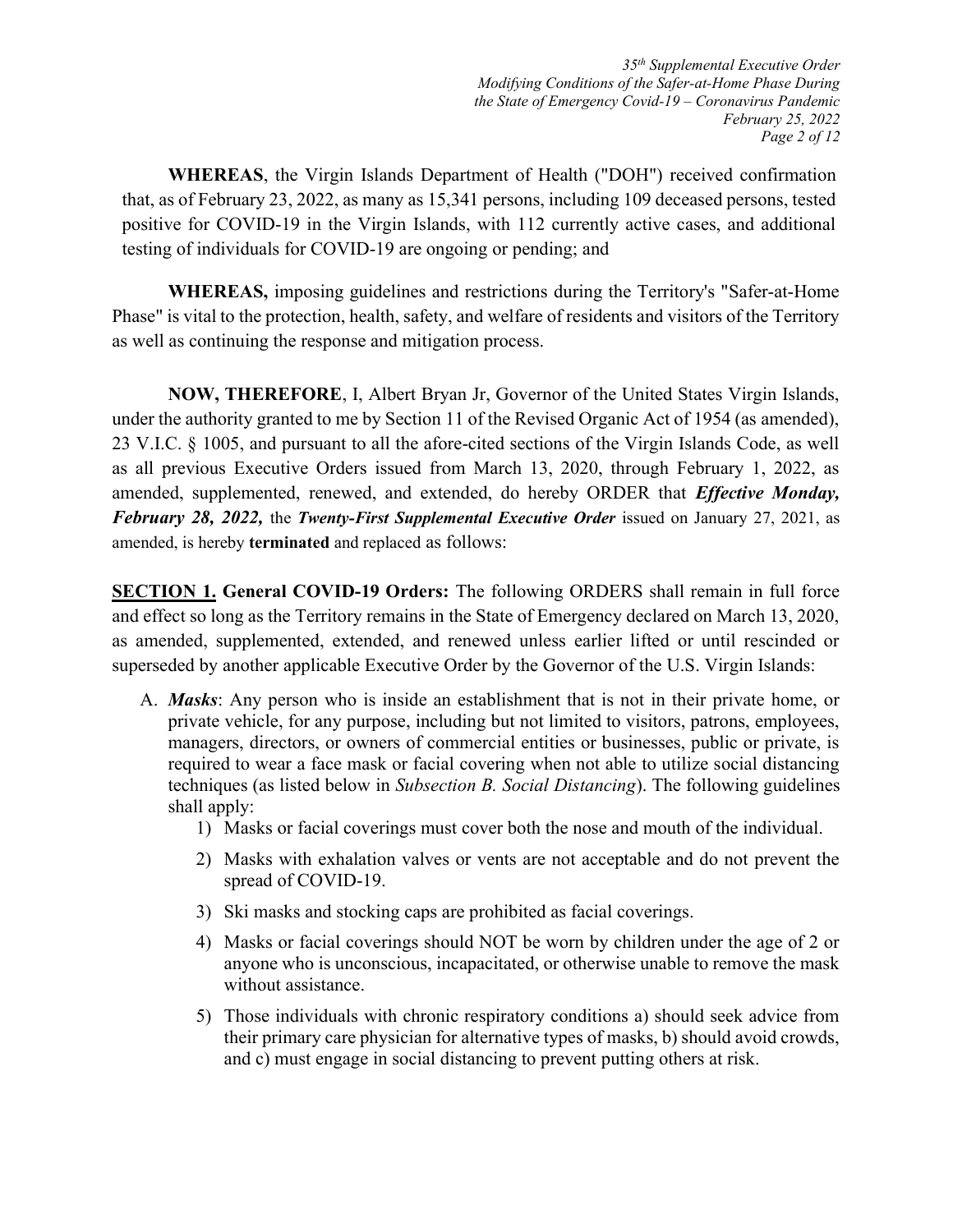35th Supplemental Executive Order Modifying Conditions of the Safer-at-Home Phase During the State of Emergency Covid-19 – Coronavirus Pandemic February 25, 2022 Page 3 of 12

- 6) Masks or facial coverings do not need to be worn inside an establishment serving food or drinks as long as the patrons are seated at their designated tables.
- 7) Masks or facial coverings do not need to be worn outdoors or in the outdoor section of an establishment.
	- i. Outdoor means any section of a structure or establishment not covered by a roof or a section covered by a roof but enclosed by less than 3 walls. Umbrellas and overhangs do not constitute a roof.
	- ii. Masks are required in outdoor areas of all Airports and Seaports in the Territory of the U.S. Virgin Islands.
	- iii. Masks are required in outdoor areas of all schools in the Territory of the Virgin Islands of the U.S.
- 8) Masks or facial coverings do not need to be worn inside the kitchen area by staff that have been fully vaccinated, as approved by DOH. Evidence of registration of individuals in the secure digital vax pass system of PolarisKey or vaccination cards shall be considered as proof of vaccination by the Government of the Virgin Islands (https://www.covid19.usvi.care/polariskey),
- 9) Masks or facial coverings do not need to be worn at events that have been approved by DOH as an all-vaccinated event, to include all vaccinated guests, patrons, and staff.
- 10) Masks or facial coverings do not have to be worn during active exercise, indoor or outdoor.
- 11) All passengers and drivers of mass or public transportation, including but not limited to Vitran buses, taxicabs, and automobiles for hire, shall be required to wear a mask or facial covering.
- 12) Violation of this Subsection shall be punishable by a fine of fifty dollars (\$50) for a first offense and one hundred dollars (\$100) for each additional violation.
- B. Social Distancing: In coordination with the Commissioner of the DOH and in alignment with guidance from the Centers for Disease Control (CDC), all persons are required to maintain social distancing of at least **four** feet away from other people that are not of their same household, whenever possible. All individuals are urged to continue to wash their hands, utilize hand sanitizer, and practice proper respiratory etiquette (including coughing into the elbow) as often as possible.
- C. Mass Gatherings: For purposes of the Safer-at-Home Phase, a "mass gathering" is defined as any event or convening that brings together more than fifty (50) persons in a single room or single space at the same time. "Spaces" shall include, but are not limited to: an auditorium, stadium, arena, large conference room, meeting hall, theater, restaurant, bar, parking lot, or any other confined indoor or outdoor space. This includes all parades, fairs, campaign events, festivals, and camping on public beaches or parks:
	- 1) Mass gatherings are authorized in the Territory of the U.S. Virgin Islands.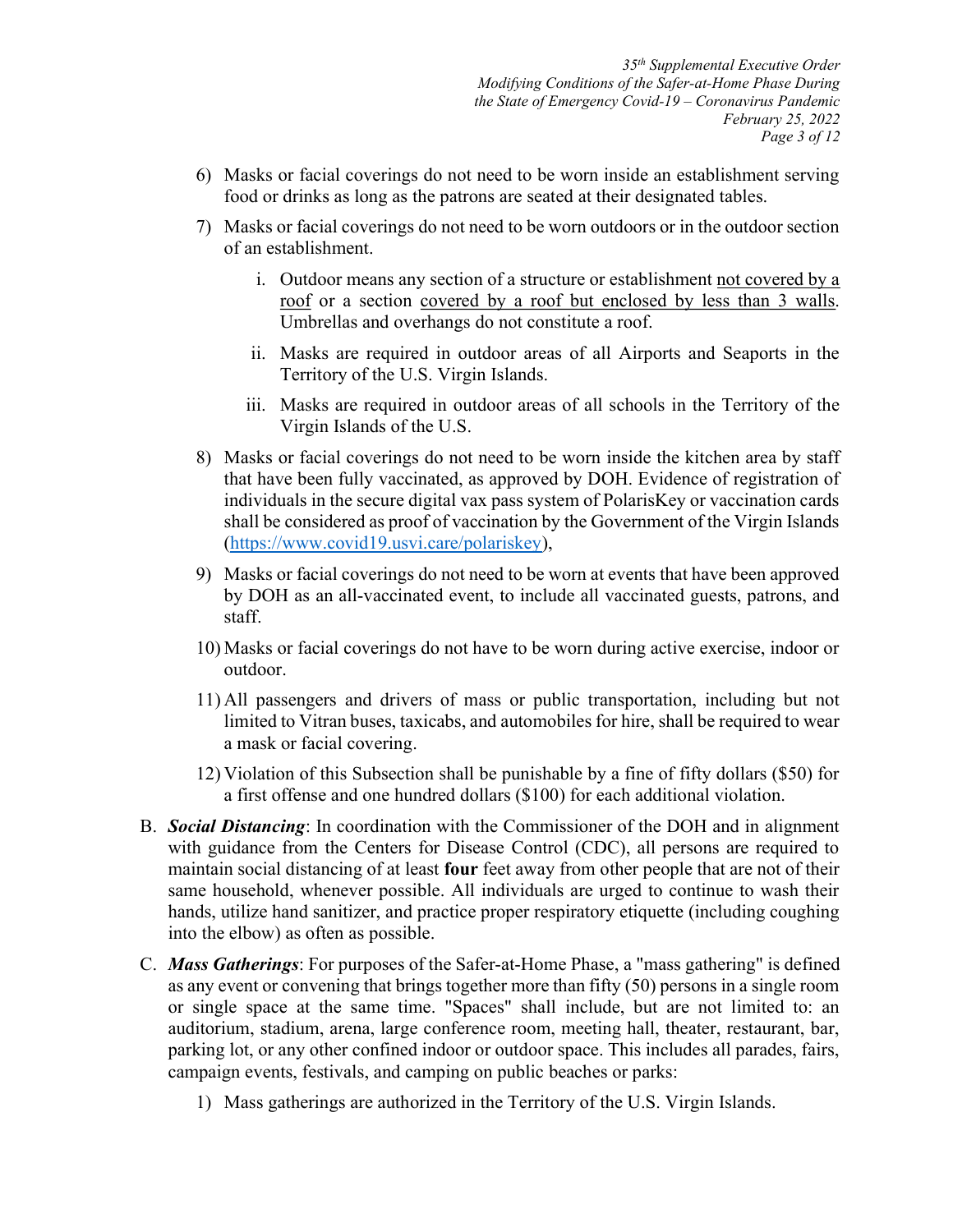35th Supplemental Executive Order Modifying Conditions of the Safer-at-Home Phase During the State of Emergency Covid-19 – Coronavirus Pandemic February 25, 2022 Page 4 of 12

- 2) Mass gatherings of greater than 999 persons must obtain approval from the Commissioner of Health or her designee, in addition to any other regulatory agency with jurisdiction, prior to the gathering.
- 3) The Enforcement Authority and Penalties are hereby directed pursuant to the provisions of Title 23 VIC Sections 371, 372, 372, and 374 regarding Mass Gatherings as prohibited. Any violation of the provisions of this Subsection shall be punishable by a fine of One Thousand Dollars (\$1,000.00) per congregating person and Five Thousand Dollars (\$5,000.00) per organizer of any such prohibited mass event.

**SECTION 2. Operations of Government:** The following ORDERS shall remain in full force and effect so long as the Territory remains in the State of Emergency declared on March 13, 2020, as amended, supplemented, extended, and renewed unless earlier lifted or until rescinded or superseded by another applicable Executive Order by the Governor of the U.S. Virgin Islands:

- A. The provisions of Title 31, Chapter 23, Section 236 of the Virgin Islands Code, establishing the procedures for formal advertising of competitive bids and the attendant rules and regulations promulgated thereunder, are hereby suspended during the Declared State of Health Emergency for purchases of goods and services related to COVID-19 – Coronavirus preparedness and response. This Subsection hereby applies to the Virgin Islands Hospitals and Health Facilities Corporation, the Juan F. Luis Hospital, and Roy Lester Schneider Hospital.
- B. The provisions of Title 3, Chapter 27, Sections 706(c) and 706a; Chapter 28A, Sections 755(c) and 755a, and all other provisions that place restrictions on the re-hiring of Government retirees are hereby suspended, in order to allow Government retirees to reenter government service in a position supporting the COVID-19 preparedness, response, and mitigation, either by appointment or contract, while continuing to receive annuity payments as a current employee of the Government.
- C. The provisions of Title 17 of the Virgin Islands Code, Chapter 7, Section 61a establishing the school calendar and Chapter 9, Section 101, establishing rules and regulations covering free transportation generally for school children, are hereby suspended in order to allow the Commissioner of the Virgin Islands Department of Education, with the approval of the Governor, to effectively plan, adapt, and respond to the COVID-19 Pandemic in the protection of health, safety, and welfare of children, families and Department employees of the Territory.
- D. All Virgin Islands Driver's Licenses set to expire during the State of Emergency declared on March 13, 2020, as amended, supplemented, and extended are hereby extended for a period of six months from the date of expiration of the license.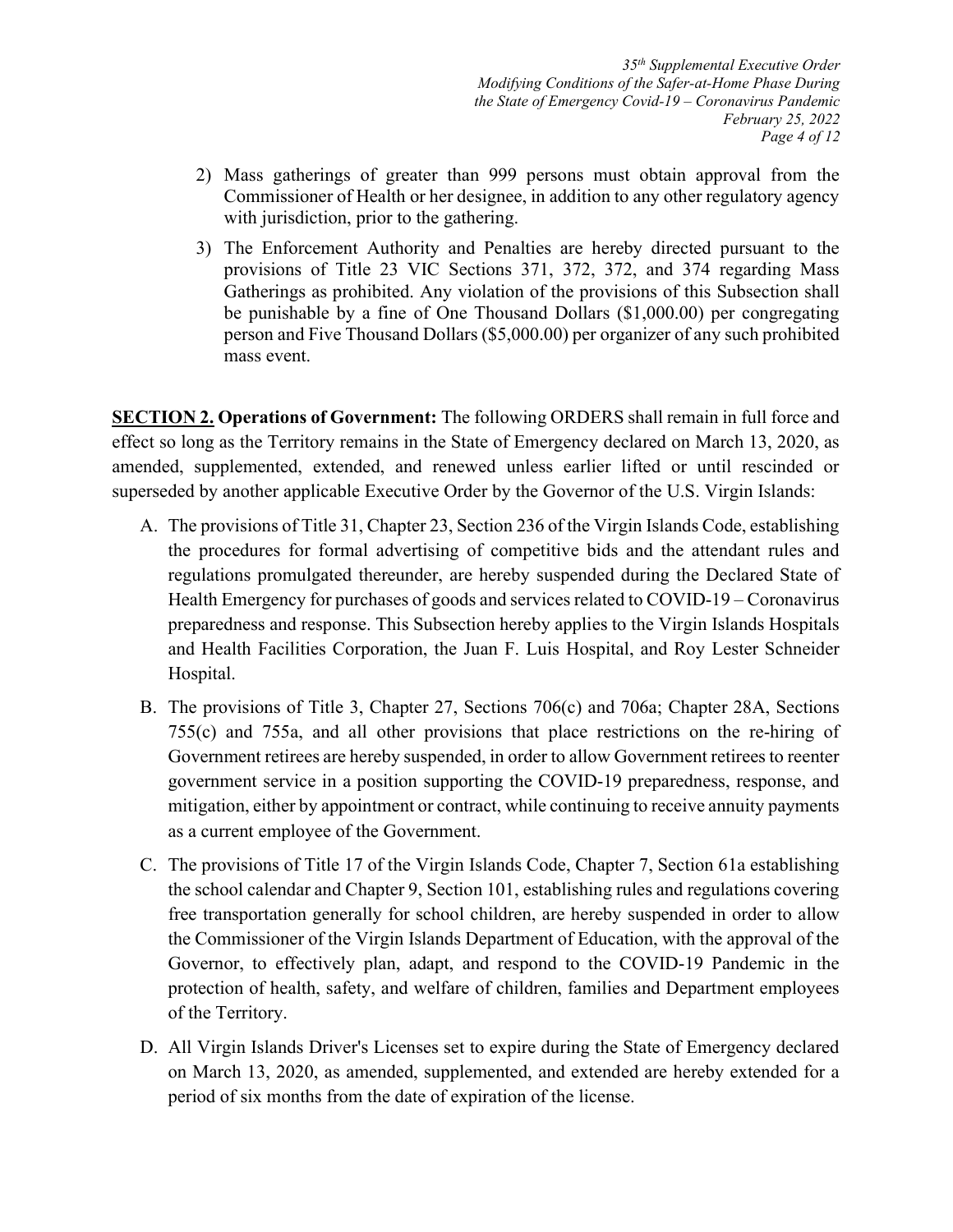35th Supplemental Executive Order Modifying Conditions of the Safer-at-Home Phase During the State of Emergency Covid-19 – Coronavirus Pandemic February 25, 2022 Page 5 of 12

- E. The statutory deadlines contained in Title 12, Chapter 21, Section 910 of the Virgin Islands Code are hereby suspended.
- F. The requirement of personal appearance before a notary public under the Laws and Rules and Regulations of the U.S. Virgin Islands is suspended to the extent that any notarial act is authorized to be performed utilizing live audio-video technology between the principal, notary, and other necessary persons, which allows for observation, direct interaction, and communication at the time of signing and notarizing, provided that the following conditions are met:
	- 1) the person must affirmatively represent that he or she is physically situated in the Territory of the U.S. Virgin Islands.
	- 2) The notary must be physically located in the Territory of the U.S. Virgin Islands.
	- 3) Any notarial act performed through live video conference in compliance with this order shall have the same force, effect, and validity as any other notarial act performed in compliance with U.S. Virgin Islands law and may be relied upon to the same extent as any other notarial act under U.S. Virgin Islands law.
	- 4) The document must contain a notarial certificate, a jurat, or acknowledgment, which states the principal appeared remotely pursuant to this Executive Order.
	- 5) Any person whose signature is to be notarized must display a valid photo ID to the notary during the video conference if the person is not personally or otherwise known to the notary.
	- 6) If the document needs to be presented in a paper medium, it shall satisfy the requirements of being an original document and prima facie evidence if the notary prints the document and affixes an attestation stating that it is a true and correct copy of the electronic document, shall state it was performed pursuant to this Executive Order and the notary signs and affixes their notarial stamp and seal.
	- 7) That the fees allowed for notarization under this executive order shall be the same as those allowed for other notarial acts pursuant to the Laws of the Territory of the U.S. Virgin Islands
- G. The requirement of personal appearance or in-person attendance at any conference, meeting, or hearing before any private corporate board or any Board, Commission, or Committee of the Government of the Virgin Islands or its governmental subdivisions, departments, agencies, instrumentalities, or public corporations under the Laws and Rules and Regulations of the U.S. Virgin Islands shall be authorized to include appearance via live audio-video technology between the necessary parties or persons, which allows for observation, direct interaction, and communication during the meeting or hearing or conference, provided that the following conditions are met:
	- 1) Each person attending must affirmatively represent where he or she is physically situated.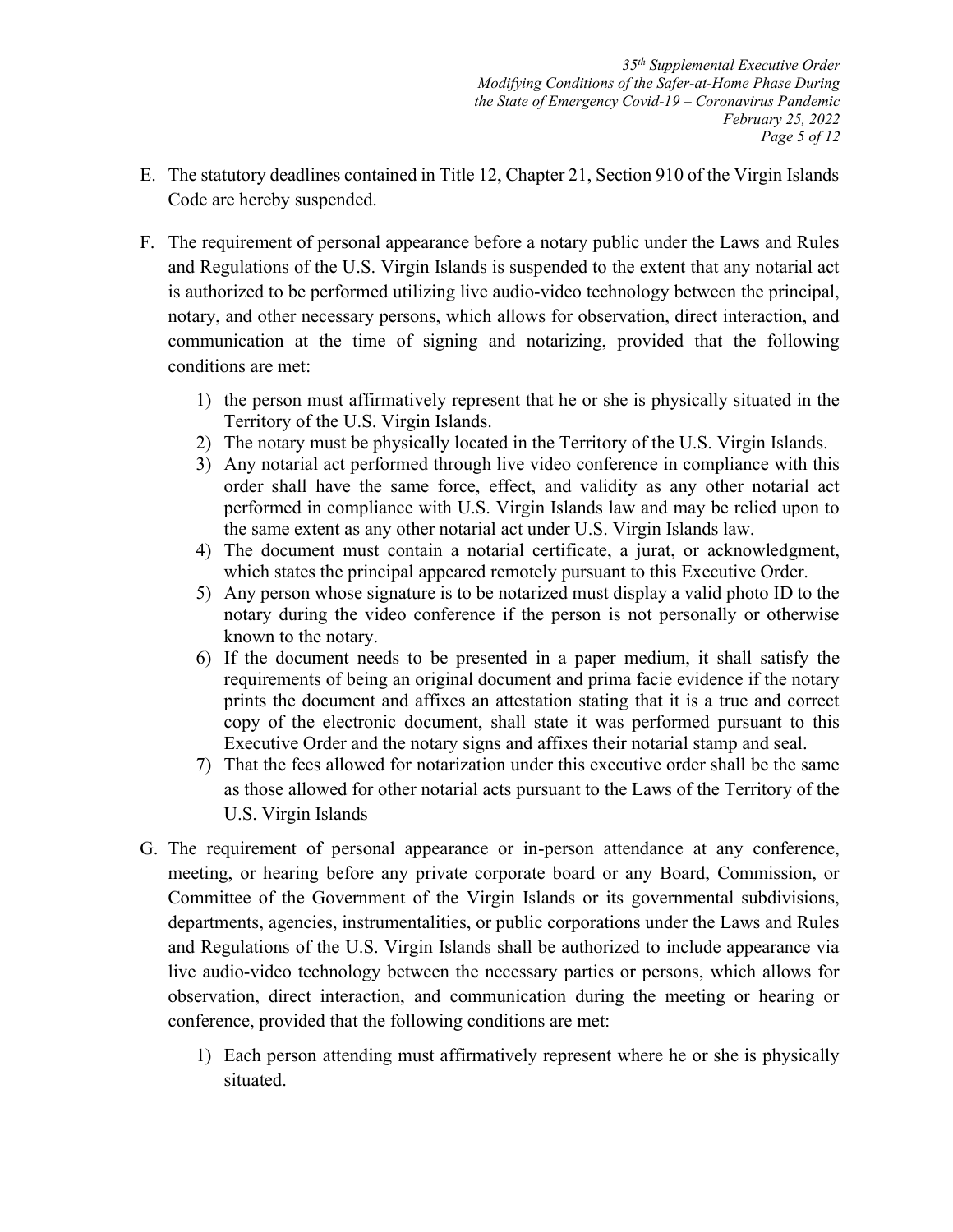35th Supplemental Executive Order Modifying Conditions of the Safer-at-Home Phase During the State of Emergency Covid-19 – Coronavirus Pandemic February 25, 2022 Page 6 of 12

- 2) Any act performed through live video conference in compliance with this order shall have the same force, effect, and validity as any other official act performed in compliance with U.S. Virgin Islands law and may be relied upon to the same extent as any other act under U.S. Virgin Islands law.
- 3) The minutes or transcript of such conference, meeting, or hearing must contain an acknowledgment stating which parties or persons appeared remotely pursuant to this Executive Order.
- H. To allow police officers, firefighters, and prison guards to remain in service until age 65, effective immediately and so long as the Territory remains in the State of Emergency declared on March 13, 2020, as amended, supplemented, extended, and renewed unless earlier lifted or until rescinded or superseded by another applicable Executive Order by the Governor of the U.S Virgin Islands or intervening and superseding law:
	- 1) Notwithstanding ACT No. 7936, the provisions of Virgin Islands Code Title 3, Chapter 25, Section 530 (g) and Chapter 27, Section 705 (c), relating to the mandatory retirement age of police officers, firefighters, and prison guards are hereby suspended and all limitations amended to age 65 during the pendency of this Executive Order.
	- 2) The provision of ACT No. 7936 which temporarily raises the mandatory retirement age for police officers, firefighters, and prison guards to 63 and expires on October 1, 2021, is hereby suspended and amended to allow police officers, firefighters, and prison guards to remain in service until age 65.
	- 3) All mandatory age limitations in relevant collective bargaining agreements are hereby suspended, consistent with the provisions of Virgin Islands Code Title 24, Chapter 14, Section 374 (b)(5) and (6).
- I. Order No. 50/2016 of the Public Service Commission, as amended, supplemented, and extended is hereby suspended for all VIWMA contracted government services in order to allow for the continued operation of waste collection with the reduced workforce and increased costs and volume across the waste collection and disposal industry due to employee absences and supply chain failures arising from the response to, recovery from, and mitigation of the COVID-19 Pandemic.

**SECTION 3. Medical Support Orders:** The following ORDERS shall remain in full force and effect so long as the Territory remains in the State of Emergency declared on March 13, 2020, as amended, supplemented, extended, and renewed unless earlier lifted or until rescinded or superseded by another applicable Executive Order by the Governor of the U.S. Virgin Islands: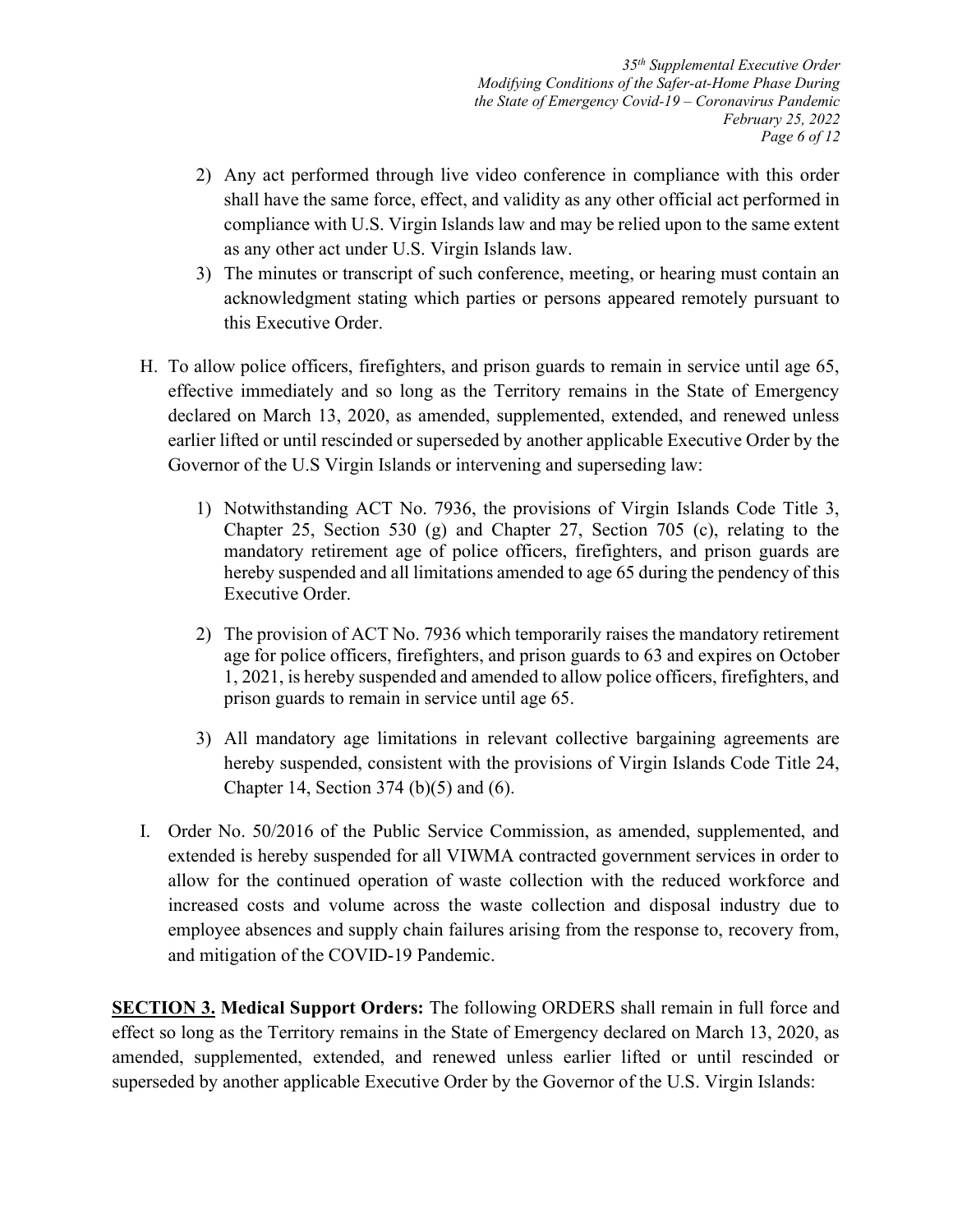35th Supplemental Executive Order Modifying Conditions of the Safer-at-Home Phase During the State of Emergency Covid-19 – Coronavirus Pandemic February 25, 2022 Page 7 of 12

- A. Upon the finding that there is a need for qualified physicians to provide medical services in the Virgin Islands during the State of Emergency declared on March 13, 2020, due to the COVID-19, the emergency adoption of this rule to provide for the issuance of an emergency license to physicians licensed in other states who may assist with this health emergency is warranted. The intent of this rule is to provide for the expedited issuance of medical licenses to qualified physicians who desire to provide health care via telehealth or telemedicine to citizens of the U.S. Virgin Islands suffering from and affected by the 2019 novel coronavirus known as COVID-19. As such, the following shall be effective immediately:
	- 1) Any physicians who obtain an emergency certificate of qualification under the provisions of Title 27 V.I.C. Chapter 1, Subchapter I, by endorsement from the V.I. Board of Medical Examiners to assist with the response to COVID-19 is eligible for an emergency medical license for medical diagnosis and treatment of persons in the US Virgin Islands by means of telemedicine or telehealth. An emergency medical license issued under this rule shall expire 120 days after the effective date of this rule, or at such time the Governor of the U.S. Virgin Islands proclaims the termination of the Territory's public health emergency, whichever is sooner. An emergency license shall not be renewed. Applicants for an emergency license shall not be required to pay a fee.
	- 2) Any physician with a current Drug Enforcement Administration registration in any jurisdiction, upon issuance of the Temporary Emergency Medical License pursuant to Subsection A above, will be allowed to prescribe medication to persons in the U.S. Virgin Islands for the sole purpose of treating patients suffering from and affected by COVID-19 by means of telemedicine or telehealth.
	- 3) Physicians licensed in the U.S. Virgin Islands who have access to a patient's personal health record maintained by a physician may establish a professional relationship with a patient using any technology and software deemed appropriate by a provider, including telephonic and video, to diagnose, treat, and, if clinically appropriate, prescribe medication as needed for persons in the U.S. Virgin Islands.
	- 4) Any out-of-state personnel, including, but not limited to, medical personnel, entering the U.S. Virgin Islands to assist in preparing for, responding to, mitigating the effects of, and recovering from COVID-19 shall be permitted to provide services in the same manner as prescribed in Title 27 V.I.C., Chapter 1, Subchapter I, with respect to licensing and certification. Permission for any such individual rendering service is subject to the approval of the Commissioner of Health for other medical and non-medical personnel and shall be in effect for a period of time not to exceed the duration of this emergency.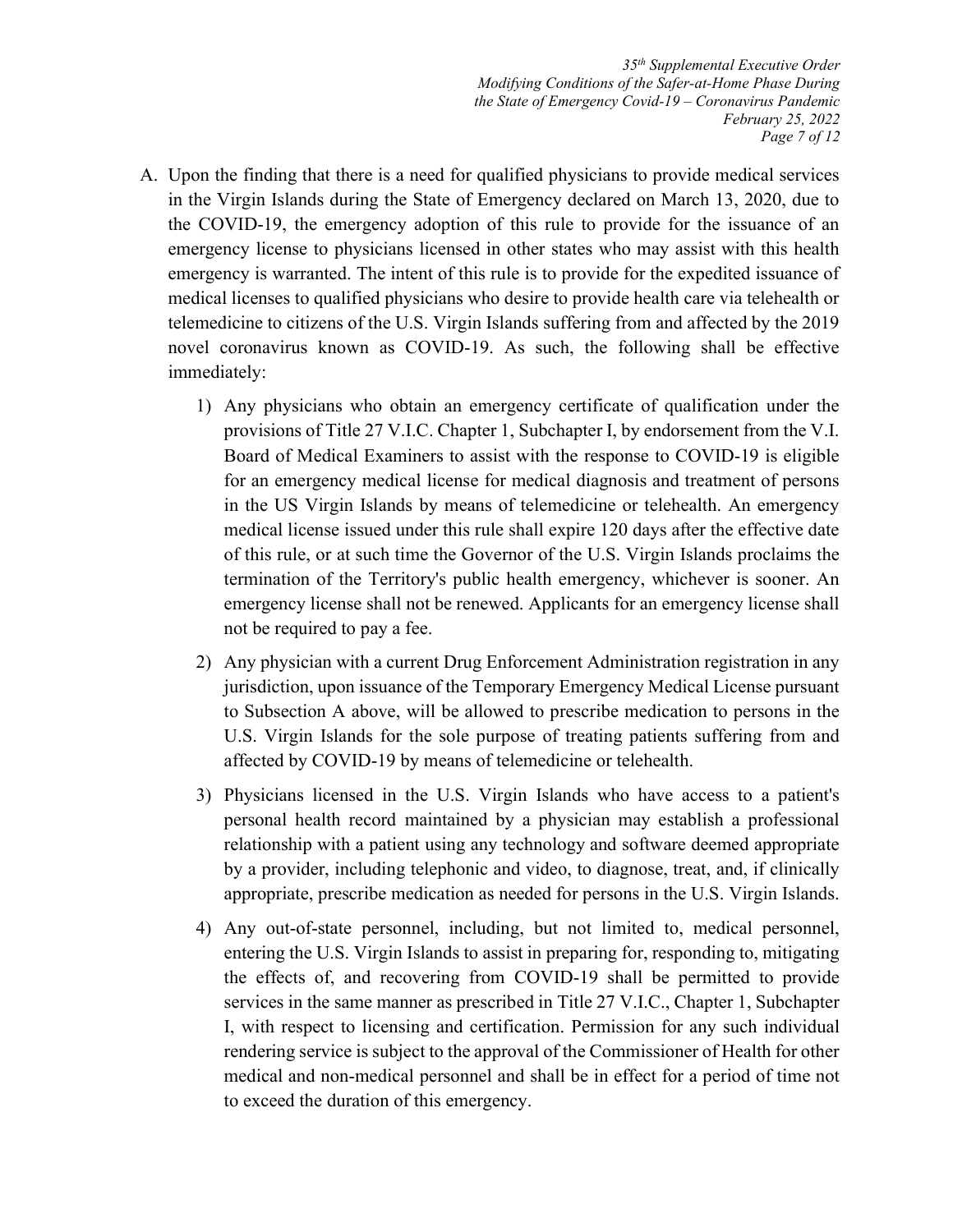35th Supplemental Executive Order Modifying Conditions of the Safer-at-Home Phase During the State of Emergency Covid-19 – Coronavirus Pandemic February 25, 2022 Page 8 of 12

- B. Upon the finding that there is a need for additional qualified nurses to provide medical services in the U.S. Virgin Islands during the State of Emergency declared on March 13, 2020, due to the COVID-19, the emergency adoption of this rule to provide for the extension of temporary licenses issued to nurses licensed in other states who may assist with this health emergency is warranted. The intent of this rule is to provide for the expedited issuance and extension of temporary licenses to qualified nurses who desire to provide health care to residents and visitors of the U.S. Virgin Islands suffering from and affected by the 2019 novel coronavirus known as COVID-19. As such, the following shall be effective immediately:
	- 1) All temporary licenses issued under the provisions of Title 27 V.I.C. Chapter 1, Subchapter IV and Subchapter V, by endorsement from the V.I. Board of Nursing Licensure, to qualified nurses licensed in any other State or Territory of the United States of America to assist with the response to COVID-19, shall be extended under this rule and shall expire at such time as the Governor of the U.S. Virgin Islands proclaims the termination of the Territory's public health emergency. Applicants for a temporary license may, but are not required to, apply for a permanent license.
	- 2) Permission for any such individual rendering service is subject to the approval of the Commissioner of Health for other medical and non-medical personnel and shall be in effect for a period not to exceed the duration of this emergency.

**SECTION 4. Travel Restrictions and Operations:** The following ORDERS shall remain in full force and effect so long as the Territory remains in the State of Emergency declared on March 13, 2020, as amended, supplemented, extended, and renewed unless earlier lifted or until rescinded or superseded by another applicable Executive Order by the Governor of the U.S. Virgin Islands:

- A. All travelers, by sea or by air, are required to comply with any "Travelers Advisory" posted by the V.I. Department of Health, V.I. Department of Tourism, and the V.I. Port Authority, including but not limited to the wearing of facial coverings, temperature scan, testing, and quarantine. Facial coverings shall be required to be worn at all times on board all public transportation ferries between all islands in or entering the Territory of the U.S. Virgin Islands.
- B. Every person who travels to or enters the Territory of the U.S. Virgin Islands, before boarding the aircraft or vessel, must present one of the following:
	- 1) a COVID-19 negative PCR or antigen test result obtained within 5-days of commencement of travel to the U.S. Virgin Islands, OR
	- 2) a vaccination card showing completed COVID-19 vaccination administered in the U.S. Virgin Islands as approved by the Department of Health.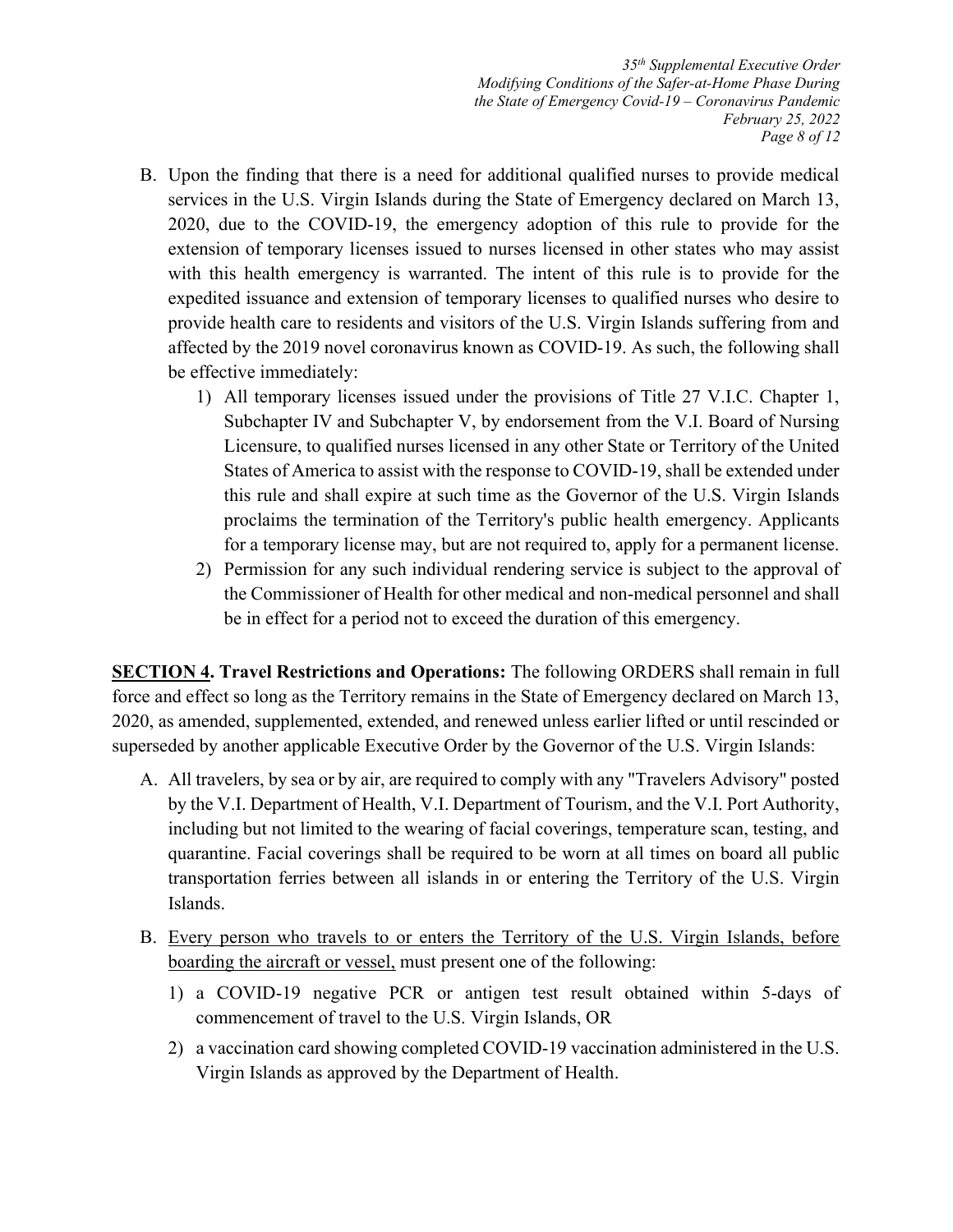35th Supplemental Executive Order Modifying Conditions of the Safer-at-Home Phase During the State of Emergency Covid-19 – Coronavirus Pandemic February 25, 2022 Page 9 of 12

3) Effective March 5, 2022, a vaccination card showing completed COVID-19 vaccination administered outside the U.S. Virgin Islands pursuant to the guidance from the World Health Organization or the Center for Disease Control and Prevention.

\*Proof of testing or vaccination card must be uploaded through the U.S. Virgin Islands Travel Screening Portal (https://usvitravelportal.com/). Vaccination certification administered in the U.S. Virgin Islands as approved by the V.I. Department of Health may be selected in the portal without uploading the vaccination card. Travelers and Passengers must receive, through the portal, final clearance in the form of the Green QR Code to enter the U.S. Virgin Islands.

- C. Federal guidelines and restrictions continue to apply to all international travel, including travel from the British Virgin Islands
- D. All ferry vessels entering the territorial waters of the U.S. Virgin Islands, the maximum number of occupants onboard is seventy-five percent (75%) of the vessel manufacturer specified capacity in compliance with the maximum capacity certified by the U.S. Coast Guard for the maximum weight and number of passengers for each vessel
- E. Every person covered under this Section shall be responsible for all associated costs, including transportation, lodging, food, and medical care.
- F. This Section and all travel restrictions apply to all persons aged five (5) years and older, including U.S.V.I. residents, traveling to or through the Territory from any port of embarkation outside of the Territory, regardless of destination outside of the Territory.

SECTION 5. Marine Restrictions and Operations: The following ORDERS shall remain in full force and effect so long as the Territory remains in the State of Emergency declared on March 13, 2020, as amended, supplemented, extended, and renewed unless earlier lifted or until rescinded or superseded by another applicable Executive Order by the Governor of the U.S. Virgin Islands:

- A. Temporary Mooring and Anchoring: (a) the Commissioner of the Department of Planning and Natural Resources ("DPNR") is authorized and directed, pursuant to Title 25, Chapter 16 of the Virgin Islands Code, to designate additional temporary areas within the USVI for temporary mooring and anchoring for 30 days or until the Emergency Declaration is lifted. Such temporary mooring and anchoring areas shall be subject to the following conditions and requirements:
	- 1) each vessel obtaining a mooring or anchoring permit under the provisions of Title 25 VIC Sec. 404 and 405.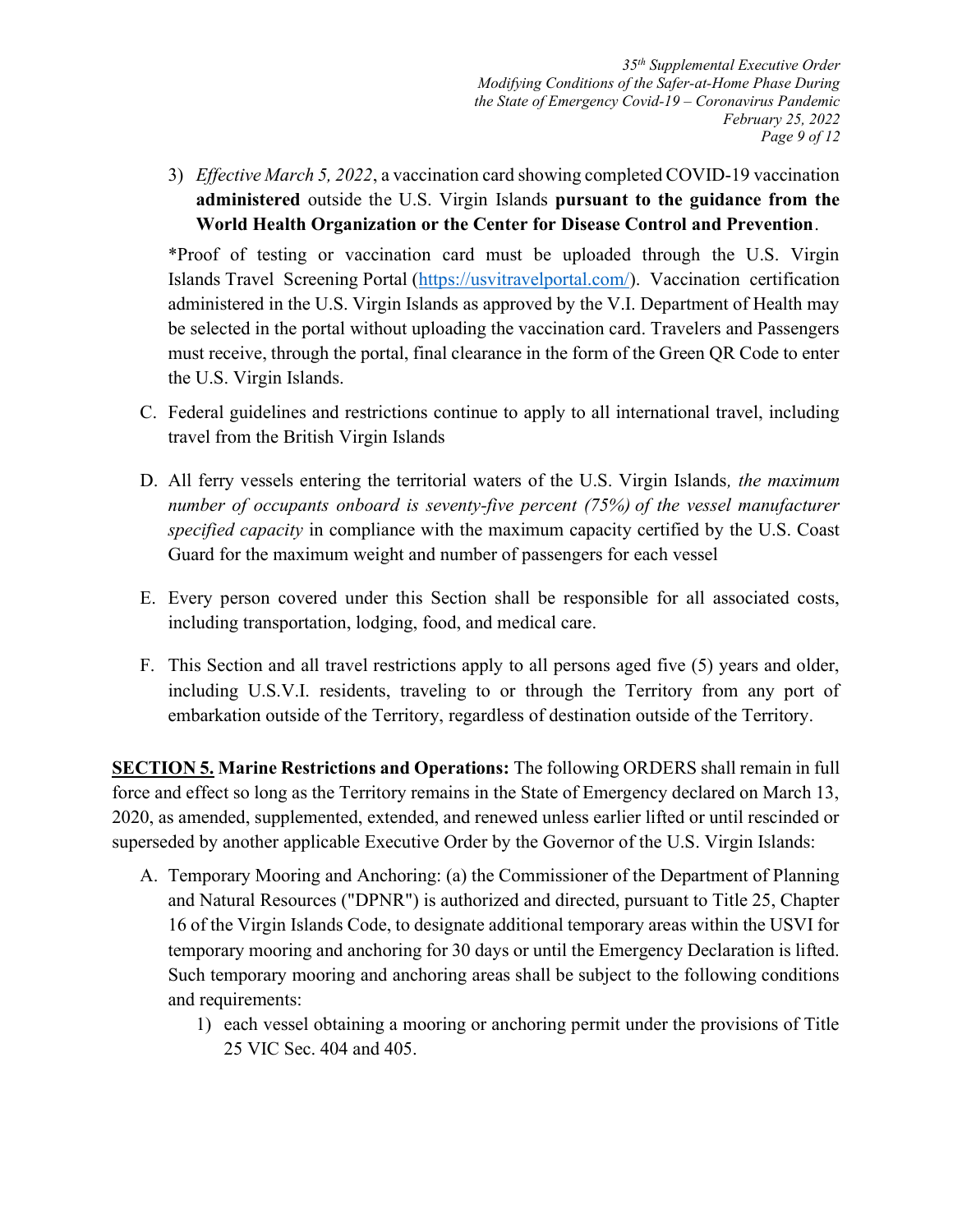- 2) each vessel complying with all applicable laws of the Virgin Islands and the terms of all applicable provisions of all Executive Orders related to the State of Emergency for the COVID-19 Pandemic.
- B. Marine personnel and vessels of The West Indian Company Limited and Virgin Islands Port Authority are deputized and directed to assist DPNR and VIPD in the patrol of the territorial waters.
- C. Any vessel entering the territorial waters of the U.S. Virgin Islands is required to, prior to stopping anywhere in the U.S. Virgin Islands:
	- 1) Immediately report to one of the Approved Marine Terminals for the Covid-19 Screening Clearance and show proof of compliance with the requirements of Section 4 of this Order by presenting the travel clearance for each person on board (email with green QR-code) from the Travel Screening Portal. The Approved Marine Terminals for Covid-19 Screening Clearance are the following:
		- i. Victor William Sewer Marine Facility ("The Creek"), Cruz Bay, St. John.
		- ii. Edward Wilmoth Blyden IV Marine Terminal, Charlotte Amalie, St. Thomas.
		- iii. Any other location authorized in writing by DOH to serve as an Approved Marine Terminal for Covid-19 Screening Clearance.
	- 2) Report to the DOH, via the DPNR or the Virgin Islands Police Department ("VIPD"), the list of and any health issues of passengers and crew on board such vessel, on the forms prescribed by the DOH.
- D. Any violation of this section shall result in a fine of up to \$500 per passenger, including up to \$10,000 per vessel per incident, and possible seizure of the vessel by the Government of the U.S. Virgin Islands and violators will be subject to all applicable civil and criminal penalties under the Virgin Islands and federal laws.
- E. No marina in the U.S. Virgin Islands can accept a vessel coming from outside of the territorial waters of the U.S. Virgin Islands prior to the vessel's compliance with this Order and all applicable federal and local laws. Any marina found to violate this Subsection shall be fined up to \$1,000 per incident.
- F. PUBLIC HEALTH ORDER NO. XII issued on December 15, 2020, by DOH, as amended, is hereby terminated. All passenger vessels in the Territory of the U.S. Virgin Islands may return to the maximum capacity certified by the U.S. Coast Guard for the maximum weight and number of passengers for each vessel.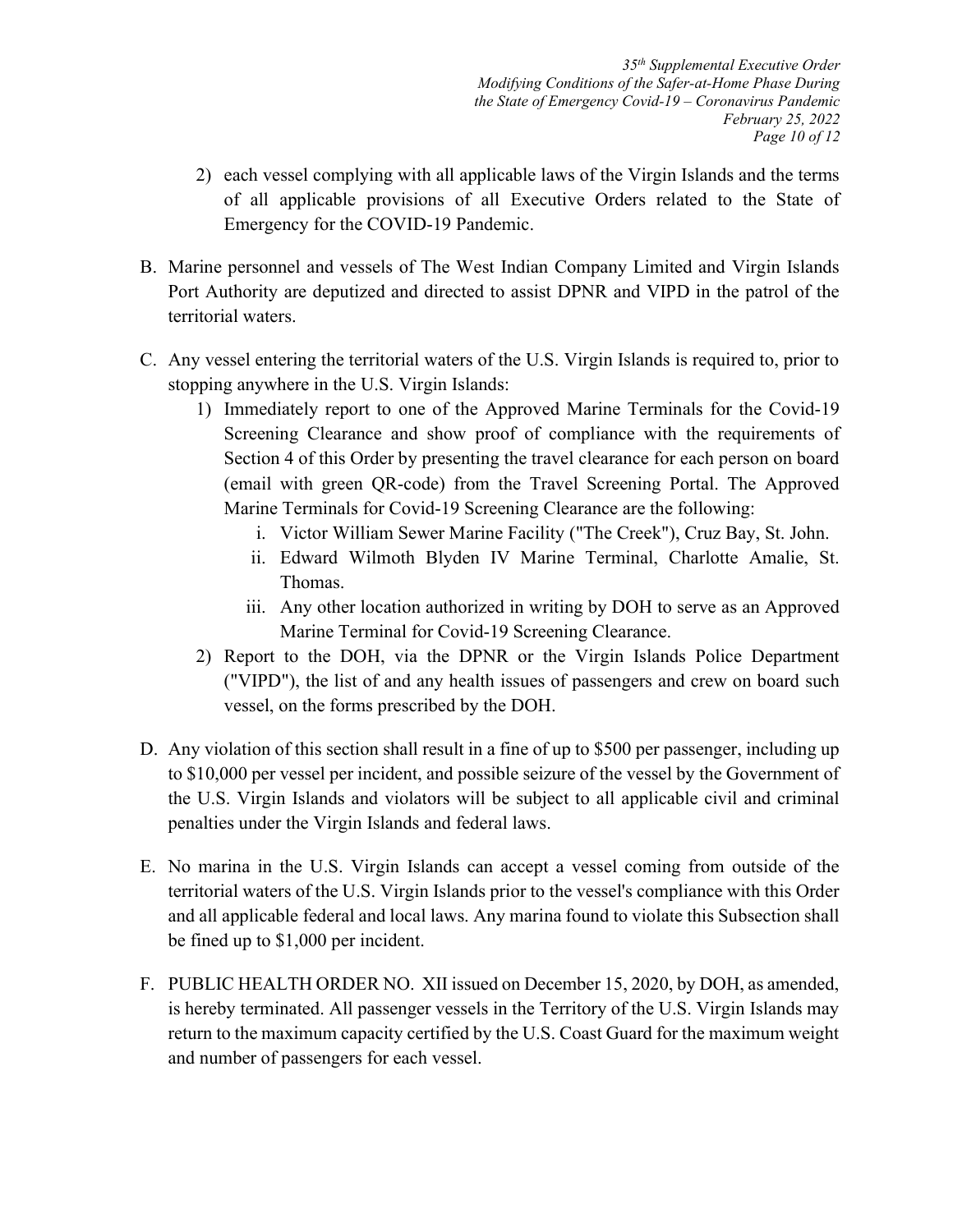35th Supplemental Executive Order Modifying Conditions of the Safer-at-Home Phase During the State of Emergency Covid-19 – Coronavirus Pandemic February 25, 2022 Page 11 of 12

SECTION 6. Business Operations Orders: The following ORDERS shall remain in full force and effect so long as the Territory remains in the State of Emergency declared on March 13, 2020, as amended, supplemented, extended, and renewed unless earlier lifted or until rescinded or superseded by another applicable Executive Order by the Governor of the U.S. Virgin Islands:

- A. All non-essential businesses, restaurants, bars, including restaurants and bars with a nightclub or cabaret license, food trucks, houses of worship, indoor/outdoor recreation facilities, gaming centers, and retail/wholesale stores shall operate in accordance with their business licenses and permits, as limited by Section 1 of this ORDER.
- B. *Athletic Facilities*: such as wellness centers, fitness centers, gyms, tennis courts, and golf courses shall operate in accordance with their business licenses and permits, as limited by Section 1 of this ORDER, and the following additional conditions:
	- 1) All equipment must be properly sanitized before and after each use and not shared.
	- 2) The overall facility must be sanitized regularly throughout the day. Hand sanitizer must be provided for all patrons entering the establishment.
- C. Personal Grooming Services: businesses such as barbershops, hair salons, nail salons, massage therapists shall operate in accordance with their business licenses and permits, as limited by Section 1 of this ORDER, and the following additional conditions:
	- 1) All equipment, furniture, and counters are disinfected after use with each client, and the facility is sanitized regularly throughout the day. Hand sanitizer must be provided for all patrons entering the establishment.
	- 2) All customers awaiting services are to wait outside of the business establishment and must be socially distanced.
- D. Nursing Homes: Visitation to nursing homes is permitted with negative covid test within 72 hours or proof of vaccination administered pursuant to the guidance from DOH, the World Health Organization, or the Center for Disease Control and Prevention.

**SECTION 7. Landlord Tennant Matters:** All Covid-19 restrictions regarding landlord and tenant matters are hereby terminated.

**SECTION 8.** All other terms, requirements, and conditions of the March 13, 2020, State of Emergency, as amended, supplemented, renewed, and extended shall continue in full force and effect unless earlier lifted, further amended, or extended by order of the Governor of the United States Virgin Islands.